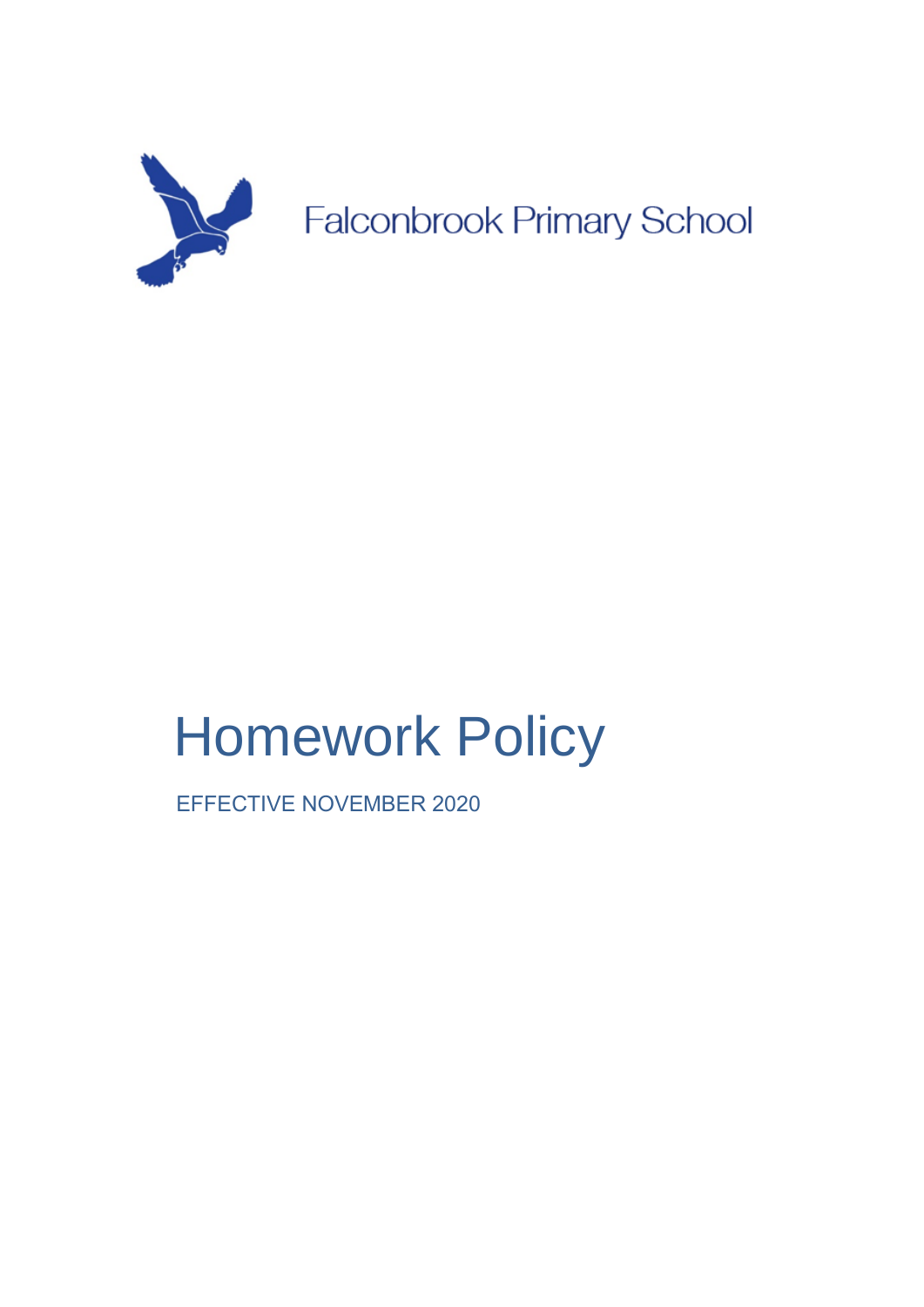#### **Why do we give children homework?**

- · To give children an opportunity to practise skills they have been learning in school.
- · To give children opportunities to prepare work for special projects and topics.
- · To encourage children to develop self-study skills and self-discipline which can prepare them for future learning & expectations of secondary school.

#### **Keeping a balance:**

We know that children often have commitments outside of school. We hope that parents and carers will support children in maintaining a balance between homework, other classes / activities and time for relaxing, playing and watching TV.

## **What do we expect each child to do for homework?**

We expect all children to read and practise their number skills at home every day. This may be a combination of:

- Reading/practising alone
- · Reading/practising with an older member of the family
- · Being read to by someone else
- · Practising through games (online and offline)

| Age group           | <b>Suggested reading</b>                                              | Time spent each<br>evening |
|---------------------|-----------------------------------------------------------------------|----------------------------|
| Nursery & Reception | Being read to by an older member of the<br>family.                    | 10 minutes                 |
| Year 1 & Year 2     | Sharing a book, or being read to by an older<br>member of the family. | 10 - 20 minutes            |
| Year 3 & Year 4     | Sharing a book or reading independently (if<br>a confident reader).   | 20 - 30 minutes            |
| Year 5 & Year 6     | Reading with an older member of the family<br>or independently.       | $30 - 45 +$ minutes        |

| Age group           | <b>Suggested number skills</b>                                                                    | Time spent each<br>evening |
|---------------------|---------------------------------------------------------------------------------------------------|----------------------------|
| Nursery & Reception | Counting forward and backward from 10.<br>Singing number songs.                                   | 10 minutes                 |
| Year 1 & Year 2     | Number bonds to 10.<br>2, 5 and 10 times tables.                                                  | 10 - 20 minutes            |
| Year 3 & Year 4     | Times tables up to 12.<br>Adding and subtracting 3 digit numbers.                                 | 20 - 30 minutes            |
| Year 5 & Year 6     | Times tables up to 12<br>Adding, subtracting, multiplying and dividing<br>numbers up to 4 digits. | $30 - 45 +$ minutes        |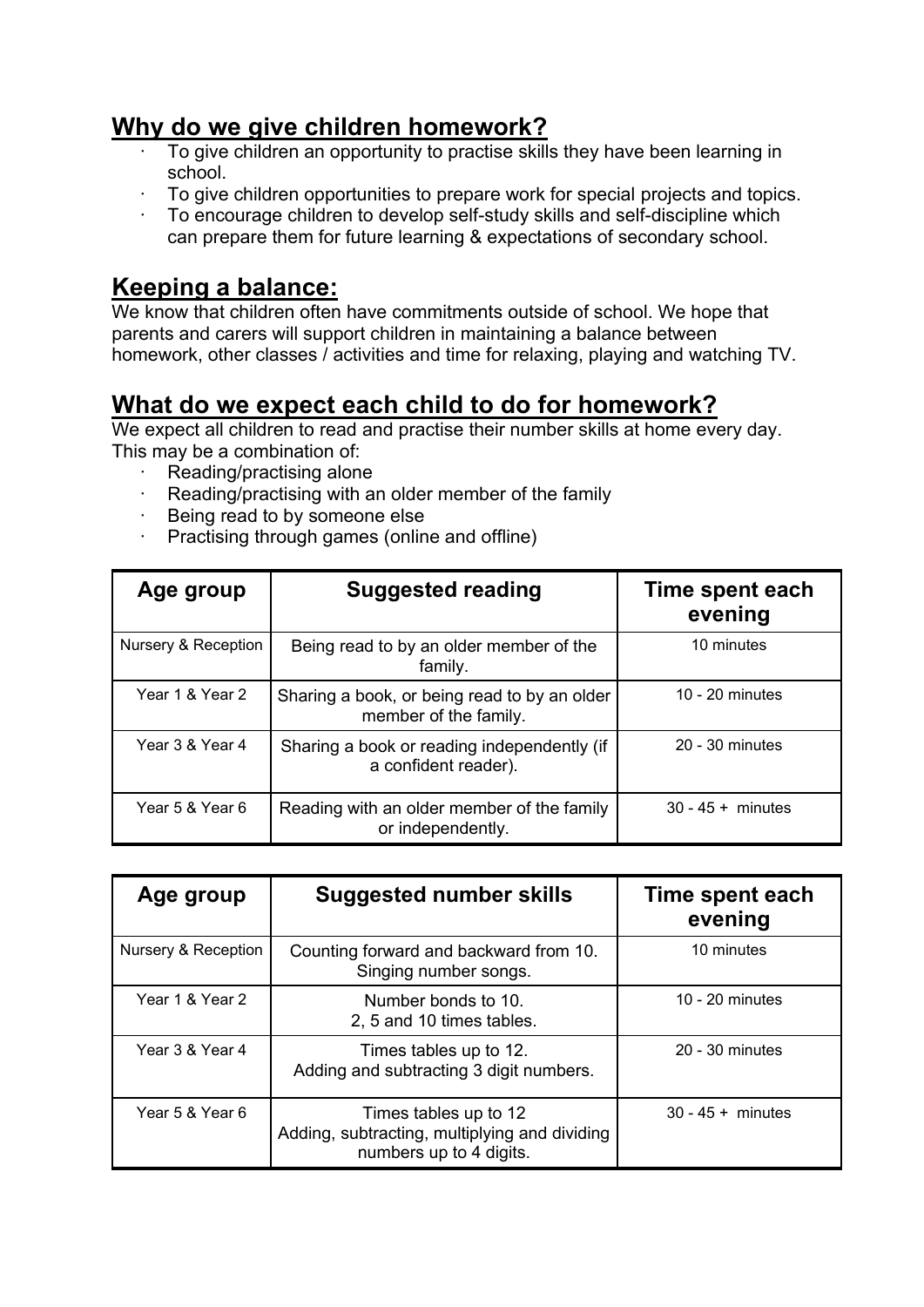#### **Reading Diaries**

Children in Reception - Year 6 have a **Reading Diary**. Below is guidance on how these may be used at home.

| Year Group    | <b>Guidance on using Reading Diary at home</b>                              |
|---------------|-----------------------------------------------------------------------------|
| Years         | After sharing a book or reading with an older member of the family, adult   |
| Reception,    | (or other older member of the family) supports child to record what they    |
| 182           | have read together in the diary (adult may write this themselves)           |
| Years $3,4,5$ | After reading at home (with member of family or independently) child writes |
| & 6           | own entry in reading diary                                                  |

# **What other kinds of homework may my child be given?**

These resources will given to children as paper copies and/or accessible on MS Teams.

#### **Spellings:**

- · Your child's class may be looking at words that fit a particular spelling pattern.
- There may be words the children need to learn to spell because they'll be using them for a special project (e.g. Science vocabulary)
- · Your child's teacher may have noticed your child needs to practise particular spellings.

#### **Knowledge Organisers:**

When your child's class begins a new unit they will bring home a Knowledge Organiser. Your child can complete any learning linked to the unit and the information on the Knowledge Organiser for the length of the unit. This can include:

- **Research activities**
- PowerPoint presentation
- Art/craft/model
- **Poster**
- A visit to a museum/gallery/park

The learning is encouraged to be creative and completed together with a family member or carer.

#### **Homework for children in the reception classes**

Children in reception classes may be given phonics, handwriting and number skills work to practise at home. It is important that they are supported to do this work by an older member of their family.